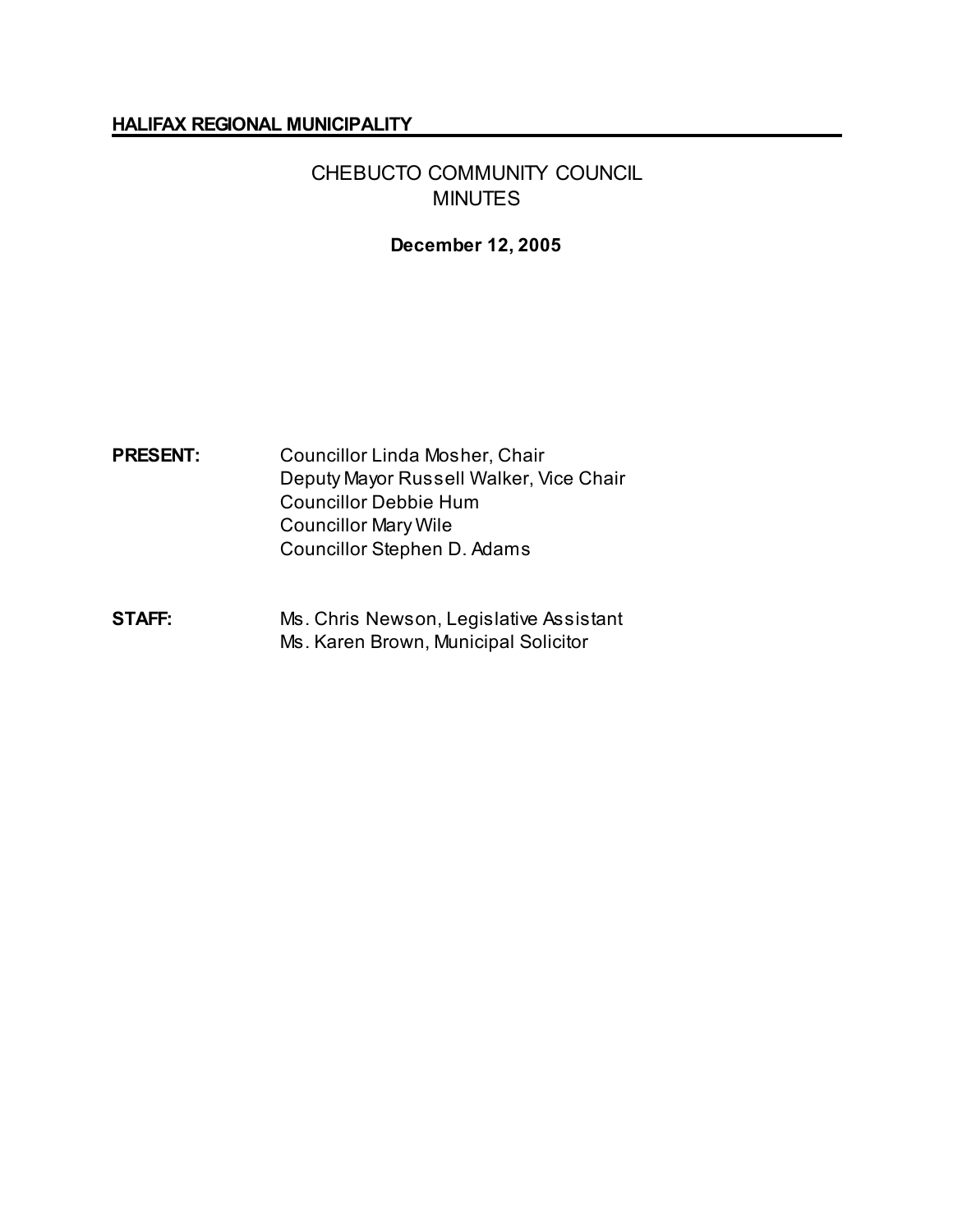## TABLE OF CONTENTS

| 1 <sub>1</sub> |                                                                                                                                                                                                                                                                                                                         |  |  |  |
|----------------|-------------------------------------------------------------------------------------------------------------------------------------------------------------------------------------------------------------------------------------------------------------------------------------------------------------------------|--|--|--|
| 2.             |                                                                                                                                                                                                                                                                                                                         |  |  |  |
| 3.             | APPROVAL OF THE ORDER OF BUSINESS AND APPROVAL OF ADDITIONS                                                                                                                                                                                                                                                             |  |  |  |
| 4.             | 4.1                                                                                                                                                                                                                                                                                                                     |  |  |  |
|                | 4.1.1 Re-Zone Ralston Avenue and Pearson Avenue from R2 General<br>Residential to R1 Single Family Dwelling Designation  4<br>Update on Melvin Road (Purcell's Cove area)  4<br>4.1.2<br>4.1.5 Request to Have the Reclaimed Parkland at the Corner of<br>Parkland Drive and Langbrae Drive Named in Honour of the Year |  |  |  |
| 5.             |                                                                                                                                                                                                                                                                                                                         |  |  |  |
| 6.             |                                                                                                                                                                                                                                                                                                                         |  |  |  |
| 7.             |                                                                                                                                                                                                                                                                                                                         |  |  |  |
|                | Maintenance to the Welcome to Halifax Sign on the St. Margaret's Bay<br>7.1                                                                                                                                                                                                                                             |  |  |  |
| 8.             |                                                                                                                                                                                                                                                                                                                         |  |  |  |
|                | Case 00795: As-of- Right Development Along the Bedford Highway 6<br>8.1                                                                                                                                                                                                                                                 |  |  |  |
| 9.             | CORRESPONDENCE, PETITIONS AND DELEGATIONS  12<br>9.1<br>9.2<br>9.3                                                                                                                                                                                                                                                      |  |  |  |
| 10.            |                                                                                                                                                                                                                                                                                                                         |  |  |  |

**2**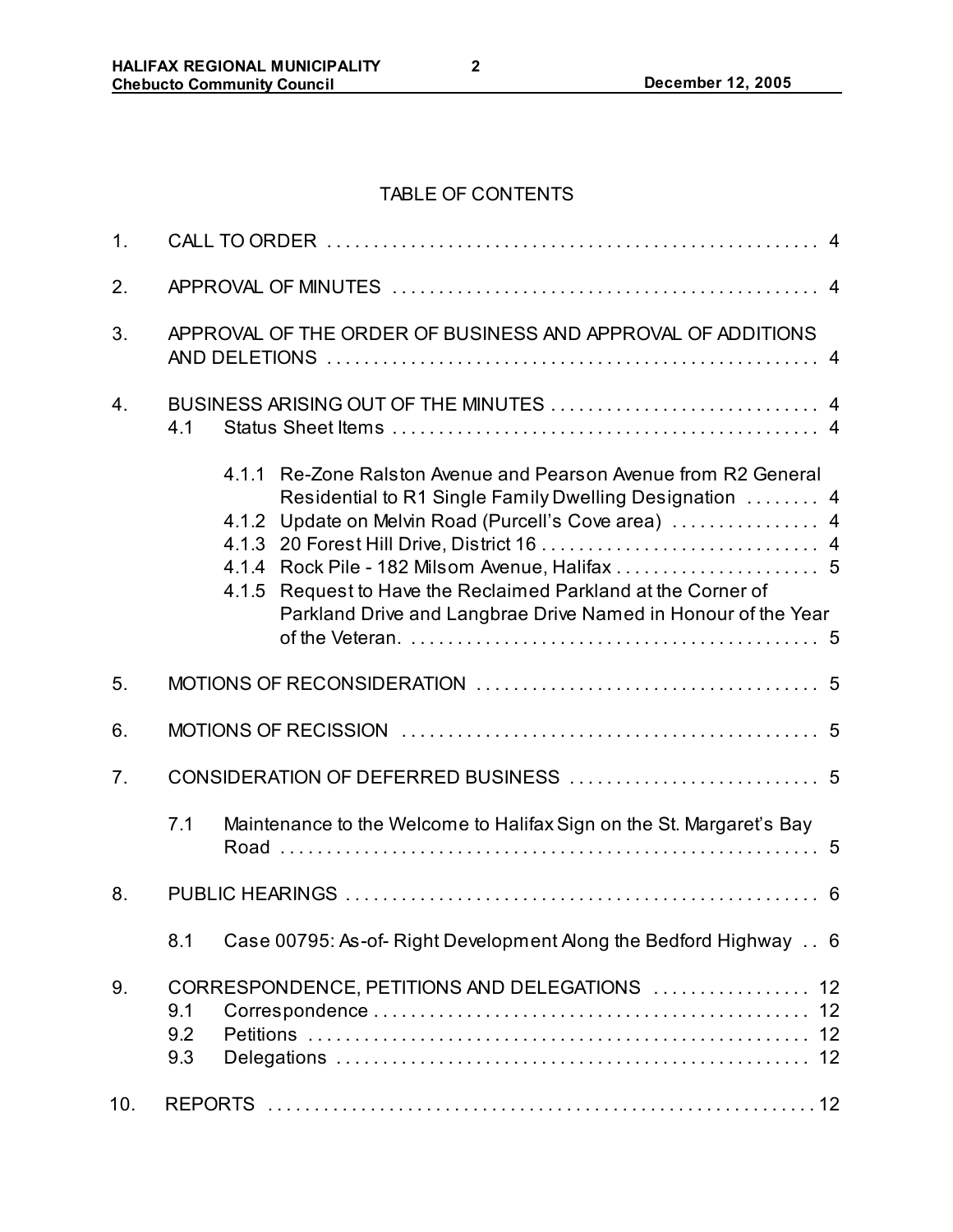|                 | 10.1 |        |                                                           |  |  |
|-----------------|------|--------|-----------------------------------------------------------|--|--|
|                 |      | 10.1.1 | Project 00718: Herring Cove Road Community Planning       |  |  |
|                 |      |        |                                                           |  |  |
| 11.             |      |        |                                                           |  |  |
| 12.             |      |        |                                                           |  |  |
|                 |      |        | 12.1 Chebucto Community Council 2006 Meeting Schedule  12 |  |  |
| 13.             |      |        |                                                           |  |  |
| 14.             |      |        |                                                           |  |  |
| 15.             |      |        |                                                           |  |  |
| 16.             |      |        |                                                           |  |  |
| 17 <sub>1</sub> |      |        |                                                           |  |  |

**3**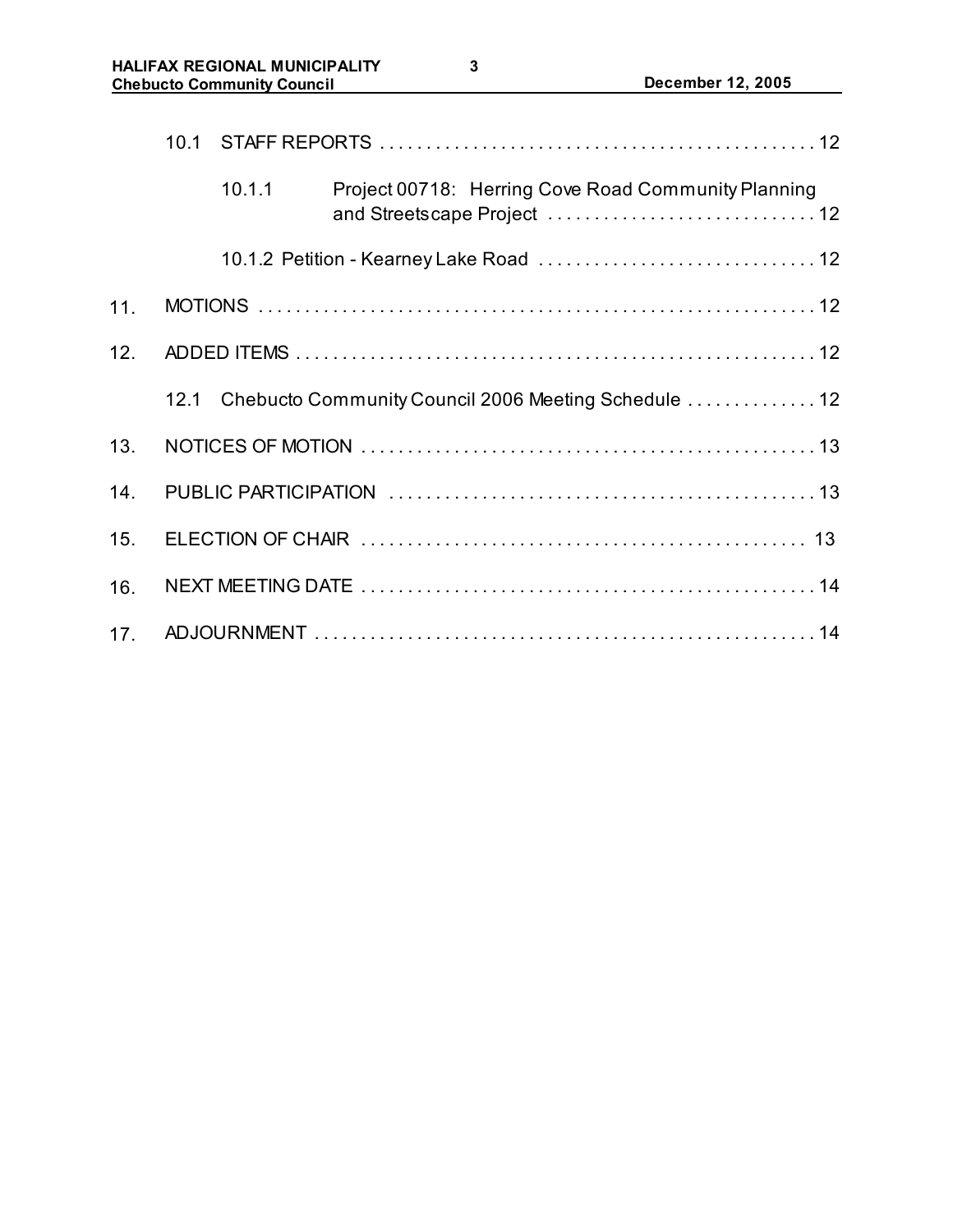# **1. CALL TO ORDER**

The Chair called the meeting to order at 7:01 p.m. in the Kes hen Goodman Library, Halifax.

**2. APPROVAL OF MINUTES** - November 7, 2005

**MOVED by Deputy Mayor Walker, seconded by Councillor Hum that the minutes of the regular meeting of November 7, 2005 be approved as circulated. MOTION PUT AND PASSED.**

**3. APPROVAL OF THE ORDER OF BUSINESS AND APPROVAL OF ADDITIONS AND DELETIONS**

Additions: 12.1 Chebucto Community Council 2006 Meeting Schedule

**MOVED BY Councillor Hum, seconded by Councillor Wile that the agenda be approved as amended. MOTION PUT AND PASSED.** 

- **4. BUSINESS ARISING OUT OF THE MINUTES**
- **4.1 Status Sheet Items**:
- **4.1.1 Re-Zone Ralston Avenue and Pearson Avenue from R2 General Residential to R1 Single Family Dwelling Designation**

Deputy Mayor Walker advised that a public meeting is scheduled for the third week of January 2006. A letter of notification will be sent to area residents. Item **to remain** on the status sheet.

### **4.1.2 Update on Melvin Road (Purcell's Cove area)**

• An e-m ail, dated December 9, 2005, from Mr. Don Pellerine, Superintendent - Streets -HRM's Transportation and Public Works, was before Community Council.

Councillor Adams advised that staff have indicated that the upper portion of Melvin Road is a private driveway and HRM will not be plowing that portion. A report is expected for the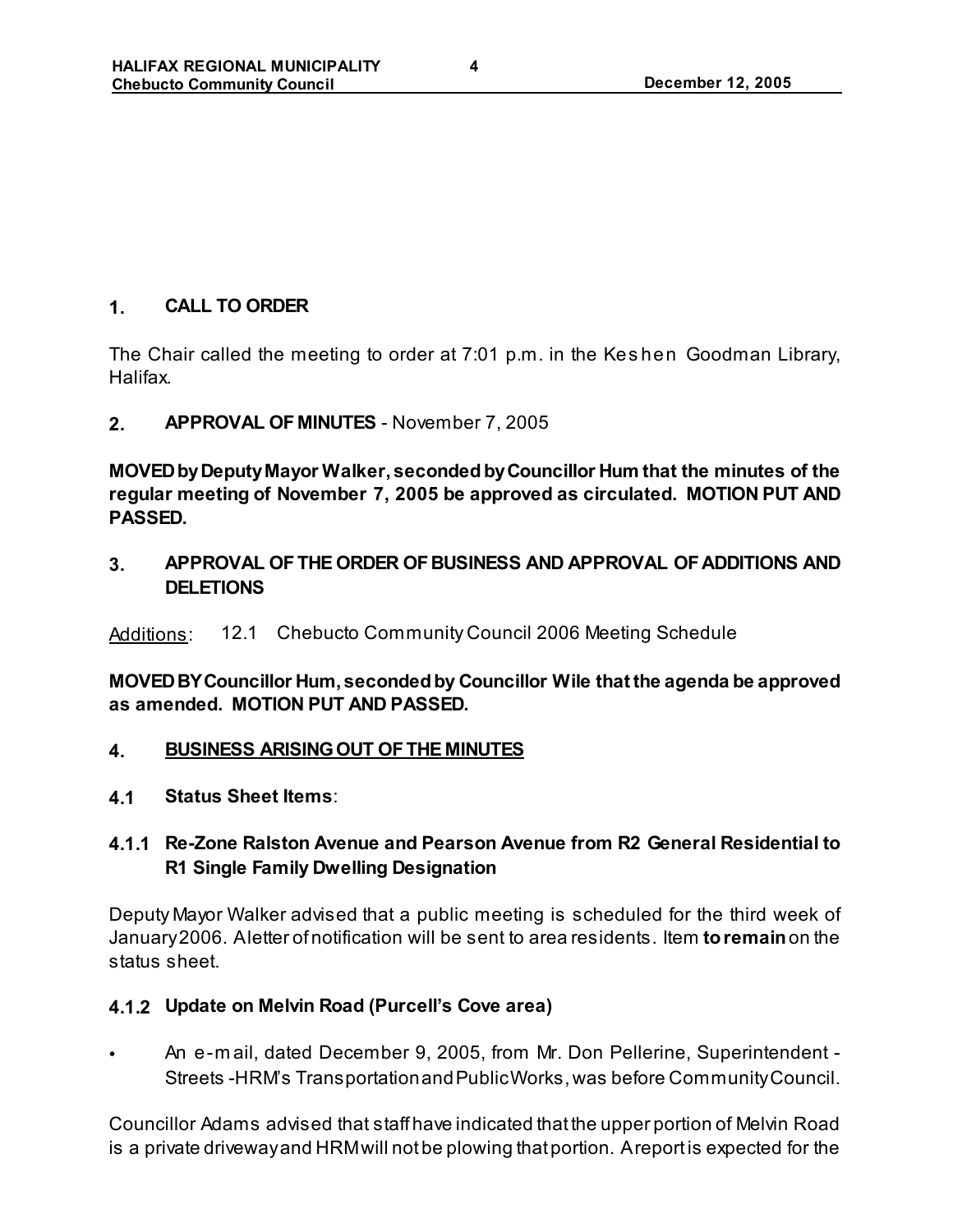next meeting. Item **to remain** on the status sheet.

### **4.1.3 20 Forest Hill Drive, District 16**

• A Staff Report dated December 2, 2005 was before Community Council.

Councillor Hum indicated that an information meeting was held with area residents at the Rockingham School on November 24, 2005 with twenty-five (25) members of the public in attendance. She added that 20 Forest Hill Drive was the originating property that precipitated this process.

Mr. Richard Harvey, Planner, presented the report. He indicated that the report, upon approval by Chebucto Com m unity Council, would be forwarded to Regional Council requesting changes to the Municipal Planning Strategy (MPS) and Land Use By-Law (LUB) to enable a review of that area of District 16. He added that the outcome may be to set a cap(s) on the number of bedrooms in respect to dwellings in that area.

**MOVED BY Councillor Hum, seconded by Councillor Wile that Chebucto Community Council request that Regional Council initiate a process to consider amendments to the Halifax Municipal Planning Strategy and Halifax Mainland Land Use By-Law to amend the definitions related to dwellings and rooming houses in the vicinity of Mount St. Vincent University and; request staff to follow the public participation program as approved by Council on February 25, 1997. MOTION PUT AND PASSED.**  Item **to be removed** from the status sheet.

### **4.1.4 Rock Pile - 182 Milsom Avenue, Halifax**

• An e-mail from Mr. Peter Bigelow, Manager, Real Property Planning dated December 6, 2005 was before Community Council.

Deputy Mayor Walker advised that staff have noted that the land in question is Halifax Regional Water Com m ission (HRWC) land. A response is expected from HRWC in regard to this matter. Item **to remain** on the status sheet.

## **4.1.5 Request to Have the Reclaimed Parkland at the Corner of Parkland Drive and Langbrae Drive Named in Honour of the Year of the Veteran.**

Councillor Wile advised that no update has been received. Item **to remain** on the status sheet.

- **5. MOTIONS OF RECONSIDERATION None**
- **6. MOTIONS OF RECISSION None**
- **7. CONSIDERATION OF DEFERRED BUSINESS**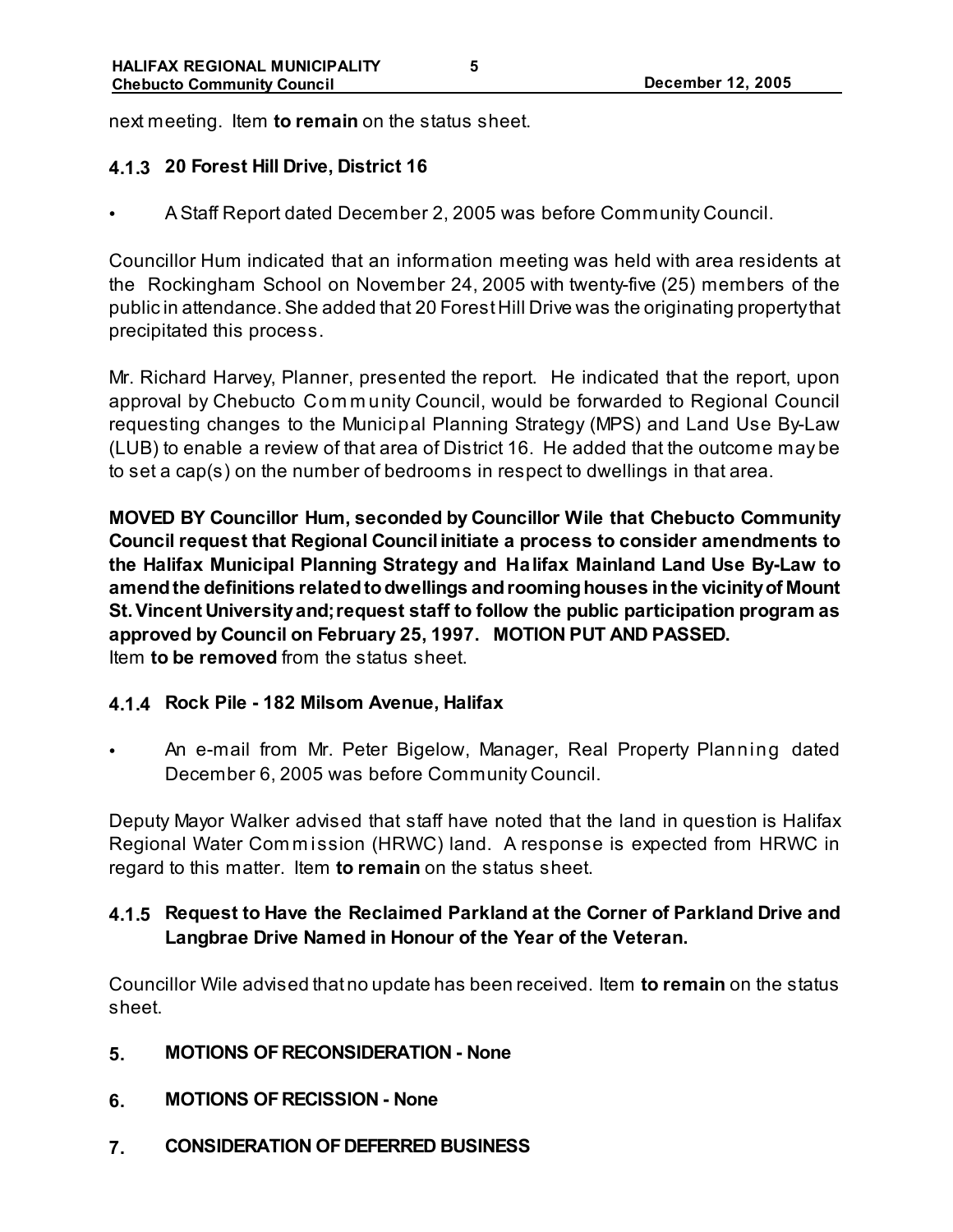## **7.1 Maintenance to the** *Welcome to Halifax Sign* **on the St. Margaret's Bay Road -**

Councillor Adams advised that HRM's Civic Addressing staff have indicated signs will not be replaced until the Civic Addressing project is completed for that area.

Councillor Adams requested a time line for the completion of the civic addressing project for the area and that, in the interim, the planter and surrounding area by the sign be cleaned-up.

**MOVED BY Councillor Adams, seconded by Deputy Mayor Walker that Chebucto Community Council request that the area around the Welcome to Halifax Sign on the St. Margaret's Bay Road be enhanced and that funding be included in the budget for proper signage and landscaping at that location. MOTION PUT AND PASSED.** 

### **8. PUBLIC HEARINGS**

- 8.1 Case 00795: As-of-Right Development along the Bedford Highway
- C A supplementary staff report dated October 20, 2005 was submitted.

Mr. Angus Schaffenburg, Planner, presented the report. He advised that the proposed am endm ents are outlined in Attachment "A" of the supplementary staff report dated October 20, 2005 and include; a provision to limit the height of buildings to 35' in the zones outlined and to repeal the exemption requiring the use of service by either municipal water or municipal sewer for that portion of land from Kearney Lake Road to the boundary of the Bedford Plan.

Councillor Mosher reviewed the guidelines/procedure for public hearings then opened the public hearing calling for anyone wishing to speak, for or against this matter, to come forward at this time.

### **Public Speakers:**

## **1. Tony Vanbommel**

Indicated he supports the height limit of 35'. He requested clarification on the following:

- Whether the property located in front of his, zoned MDR, would be in the 35' zone?
- When could there be an R3 zone in an MDR rated area?
- How is the 35' height measured (from top of ground to peak of roof pitch)?
- Could a property owner add an additional 10' 15' to get the building to street level if the property is below street level (for example: the Wedgewood Motel property has sections below street level).

Mr. Schaffenburg responded that: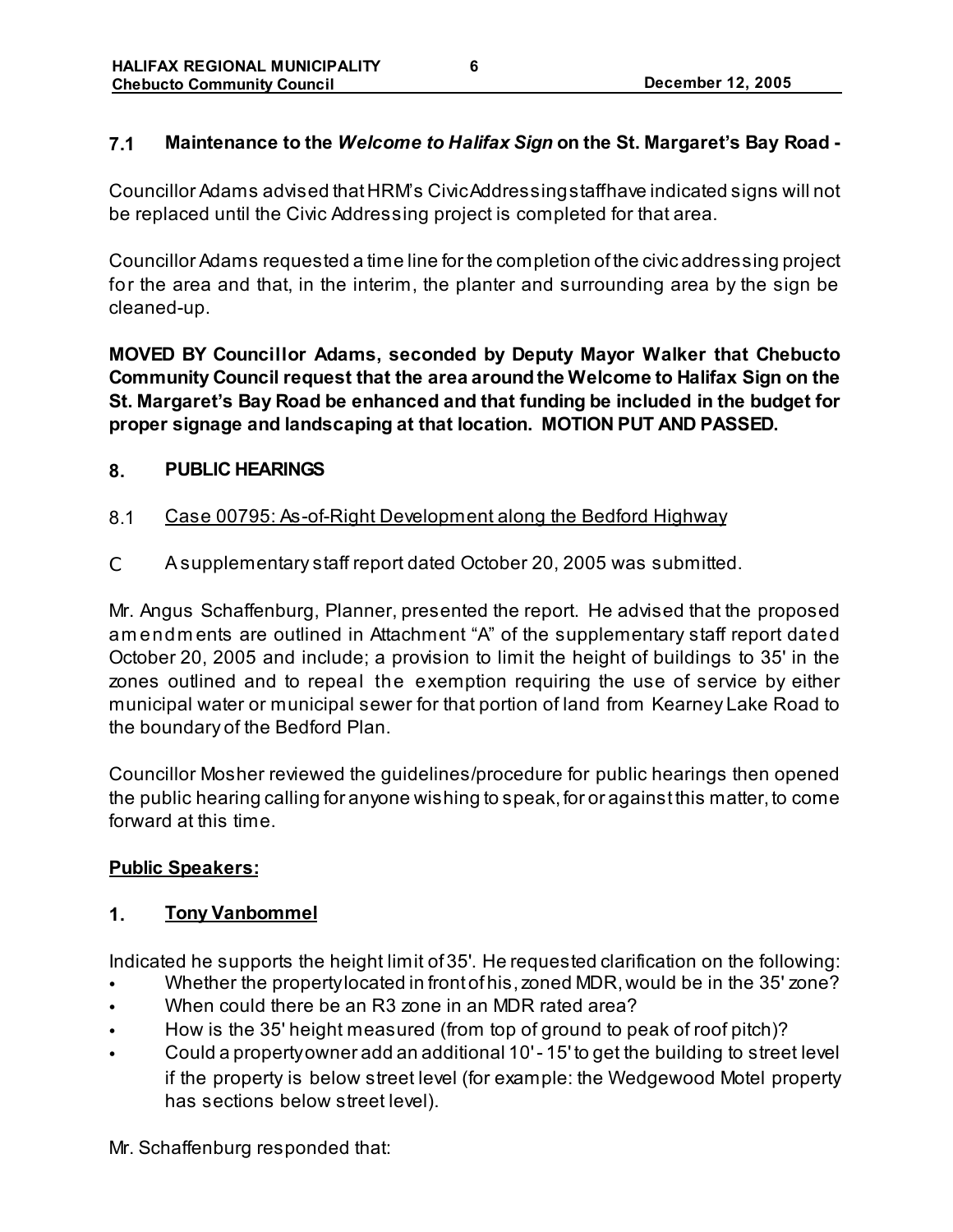- MDR (Medium Density Residential) has an R2 zoning and only R3 zones would be affected by this LUB amendment re: height restrictions. (MDR refers to the future land use designation and not the zoning).
- An R3 zone is normally in a commercial/highway commercial/high density residential designated area.
- Height is defined in the Land Use By-law as *"the vertical distance of the highest point of roof above the mean grade of the surface of all streets adjoining the building..."*. The height would include decks and air conditioning units that would be located on a rooftop if they are more than 10% of the roof area. He further advised that he would have to review the specifics of the Wedgewood Motel site before commenting as there are a number of issues to be addressed/considered.

### **2. Mr. Gary Cookson**

- Inquired what is planned for the church property at the corner of Dakin Drive/Kearney Lake Road as his property is across from that location. He expressed concern as he has lost the view and privacy in his backyard due to another as-of-right development.
- There could be water problems (underneath property/wells) if a development goes ahead as the church property used to be a lake. There is still an underground spring or lake.
- Expressed concern with impact of traffic on the Kearney Lake Road with more development.
- Further expressed concern with the view of Bedford Basin being blocked from everyone except those in the townhouses/condos built along the basin.
- He added that he has lost everything due to as-of-right development in the area.

Mr. Schaffenburg responded that:

- The area in question is zoned C2B which allows for 35' of commercial development. He added that prior to this amendment the area would have allowed an R3 use of up to 50' in height.
- If and when the church does sell the property, there is a permitting process and standards for that zone must be met in order to obtain the permit. The Development Engineer would include the water issue in his review.
- There is a Harbour Plan in progress that will include a more in depth review of the issue of the view of the Bedford Basin. He added there may be a study commissioned early in 2006 to look at those issues.

Councillor Hum added that discussion of this issue was held at a townhall meeting in May 2005 to determine how best to proceed. The amendments presented this evening to a the LUB is one way to address the concerns. The Harbour Plan will include a review of these issues in more depth. The Regional Plan will also provide an opportunity for residents to express their concerns/options regarding the community plan.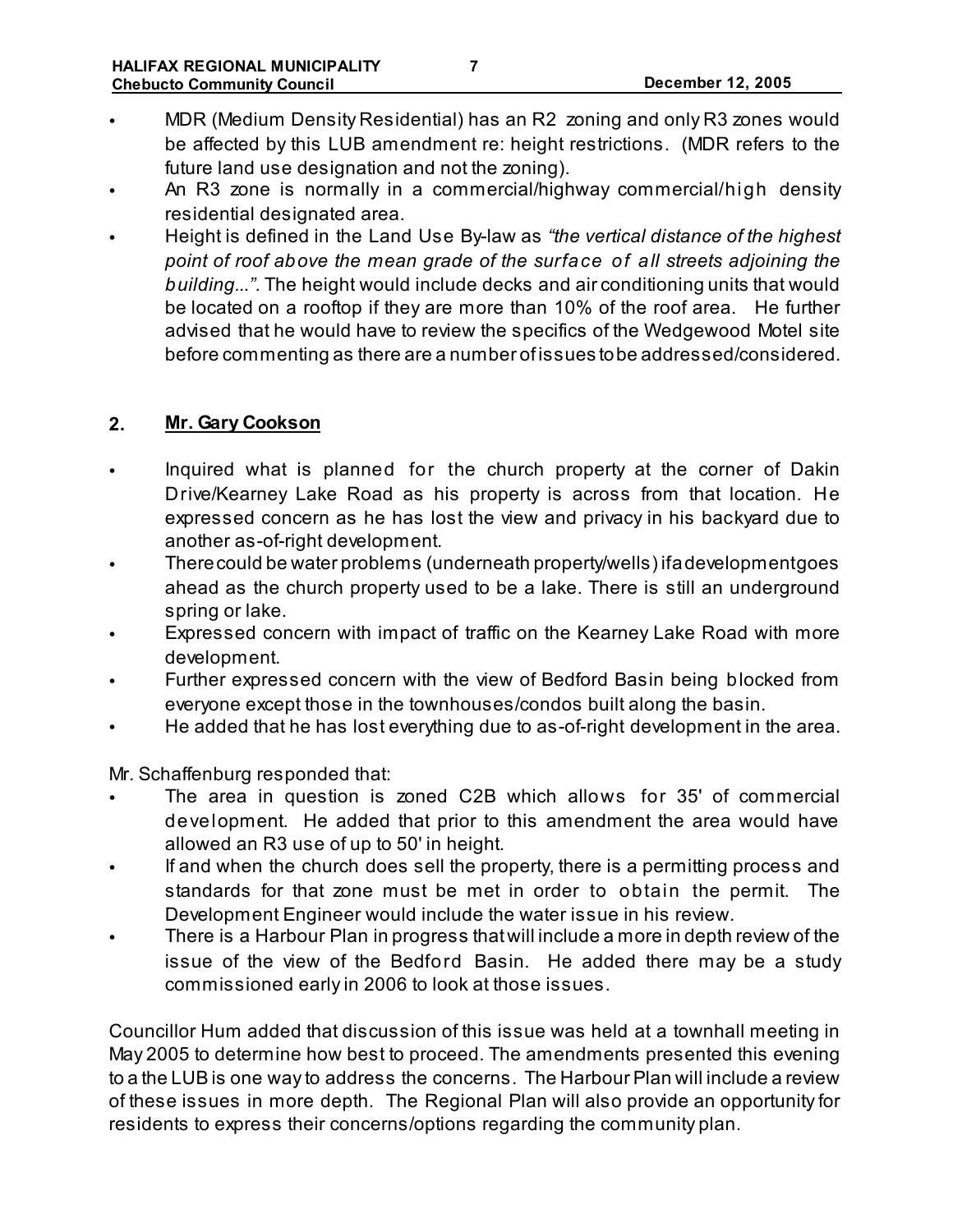### **3. Mr. Bruce Hill, Atlantic Acura**

- Are people compensated for properties they purchased two or three years ago when they could build to 50' in height as they will now be losing money with the reduction to 35'. Has there been any property exchange or refund?
- Requested clarification on whether the Atlantic Acura property would be affected by this amendment.
- Indicated that there is a mean grade from the property to the road (at the Atlantic Acura property) and a cliff behind. He questioned whether they could go to 80' - 90'

Ms. Karen Brown, Municipal Solicitor, responded that part of the process this evening is the opportunity for members of the public to speak for or against the amendments and to inform the area Councillors if they are in favour of the amendments or not. She added that she is not aware of any compensation package. She suggested that Mr. Hill may wish to discuss the matter with an independent solicitor.

Mr. Schaffenburg responded that the Atlantic Acura property would be affected by the proposed amendments as all lands along the Bedford Highway that are C2A and C2B zoned would lose the ability to build to 50'. He further added that under the existing R3 zone there would most likely only be three residential stories not four due to the height limitation of 35' with approval of this amendment. He explained that he would require more information to determine specific development abilities for that site.

### **4. Mr. Philip Bastille, Lodge Drive**

- Requested clarification on what will change in regard to the second portion of the proposed amendment "*to repeal the provision allowing development on septic and wells along the Bedford Highway*."
- Questioned if there would be sufficient (sewer/water) capacity to develop these sites and asked if a study had been done to determ ine if there was enough capacity.
- Suggested that the two portions of the amendment be split and voted on separately, one motion/vote for the height restriction and one motion/vote for the water/sewer matter.

Mr. Schaffenburg explained that properties located at this portion of the Bedford Highway may be developed on septic and wells and are not presently required to be on municipal sewer/water. If the amendment is approved, municipal sewer and water will be required for developments along the Bedford Highway. Wells and septic systems will not be permitted for new developments. There is municipal water and sewer service to Larry Uteck Boulevard. When the interceptor/sewer line was developed from Kearney Lake Road to the Royal Hemlocks development it was built to accommodate Bedford South and the existing development rights along the Bedford Highway.

Councillor Mosher added that the area is under extensive review (as part of the Regional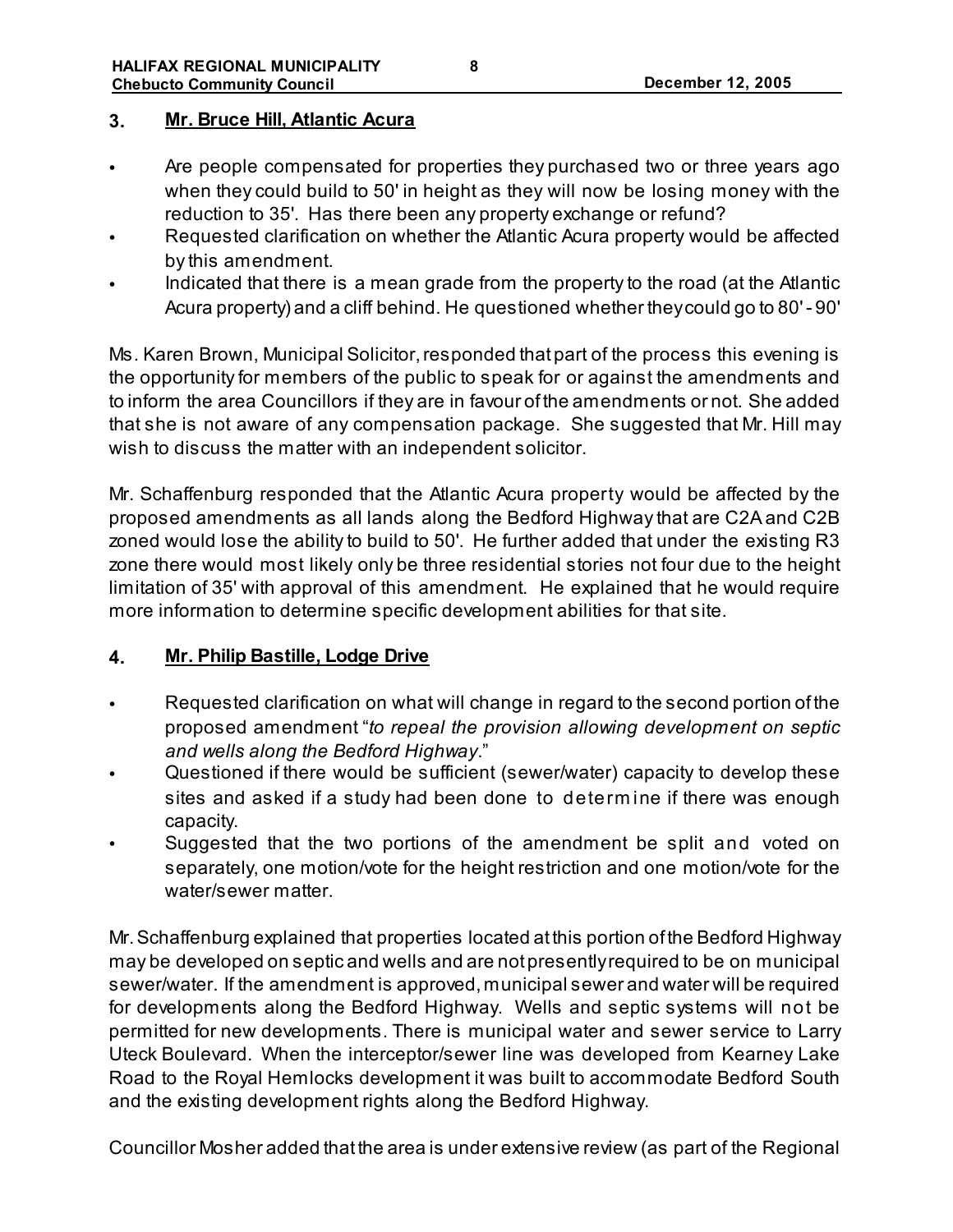Plan/Harbour Plan projects) and a study does exist.

Councillor Hum and Mr. Schaffenburg provided further clarification indicating that 3/4 of the area is now on municipal sewer/water and it does not seem reasonable to continue to allow septic and wells when municipal services are available. Over the next year, there will be full municipal water/sewer service in the area.

Councillor Adams com mented that if someone is willing to invest in septic/well to develop the area, and they meet the requirements with an engineered system, who are we to decide what is best for them. In the Bedford area it is \$600 + per foot for sewer/water infrastructure. He added that the municipality was given \$11.8 m, over the next five years, for infrastructure (including sewer and water ) but it may take years for the funding to come through. He asked what is the short term and what are staff basing that on? He further commented that height restrictions and septic/wells are very different and the recommendation is not constant.

Mr. Schaffenburg responded that the short term is whenever funding becomes available. He added that new development on septic and wells along the Bedford Highway is not encouraged. He explained that if you had a property in Fern Park that was vacant and you wanted to develop that property on septic, the Department of Environment requirements would have to be met regarding septic fields. A large property is needed to meet the requirements for a septic field. Staff's perception is that it is prudent at this time to not allow development on septic and wells to continue although it may take ten years to have full service along the Bedford Highway. He added that there was a development done on septic/wells along the Bedford Highway that was not able to provide adequate service even though there were engineering reports indicating there was adequate water service.

Councillor Mosher advised that the recommendation could be split, upon a motion of Community Council, and a separate vote taken for the height restriction amendment and the septic/well amendment.

### **5. Mr. Rob MacPherson, Kimberly Lloyd Developments**

- Opposed to proposed amendment as it penalizes property owners with a broad stroke solution to what some may consider inappropriate or intrusive development.
- The approach is unfair as there are varied uses and topography along the Bedford Highway. In manyinstances a multi-storey, combined commercial/residential use would not fit well.
- Reducing height of residential uses in the C2A and C2B zones now only punishes property owners.
- If Community Council feels it must support this amendment to protect existing residents from as of right developments, then a provision should be made to allow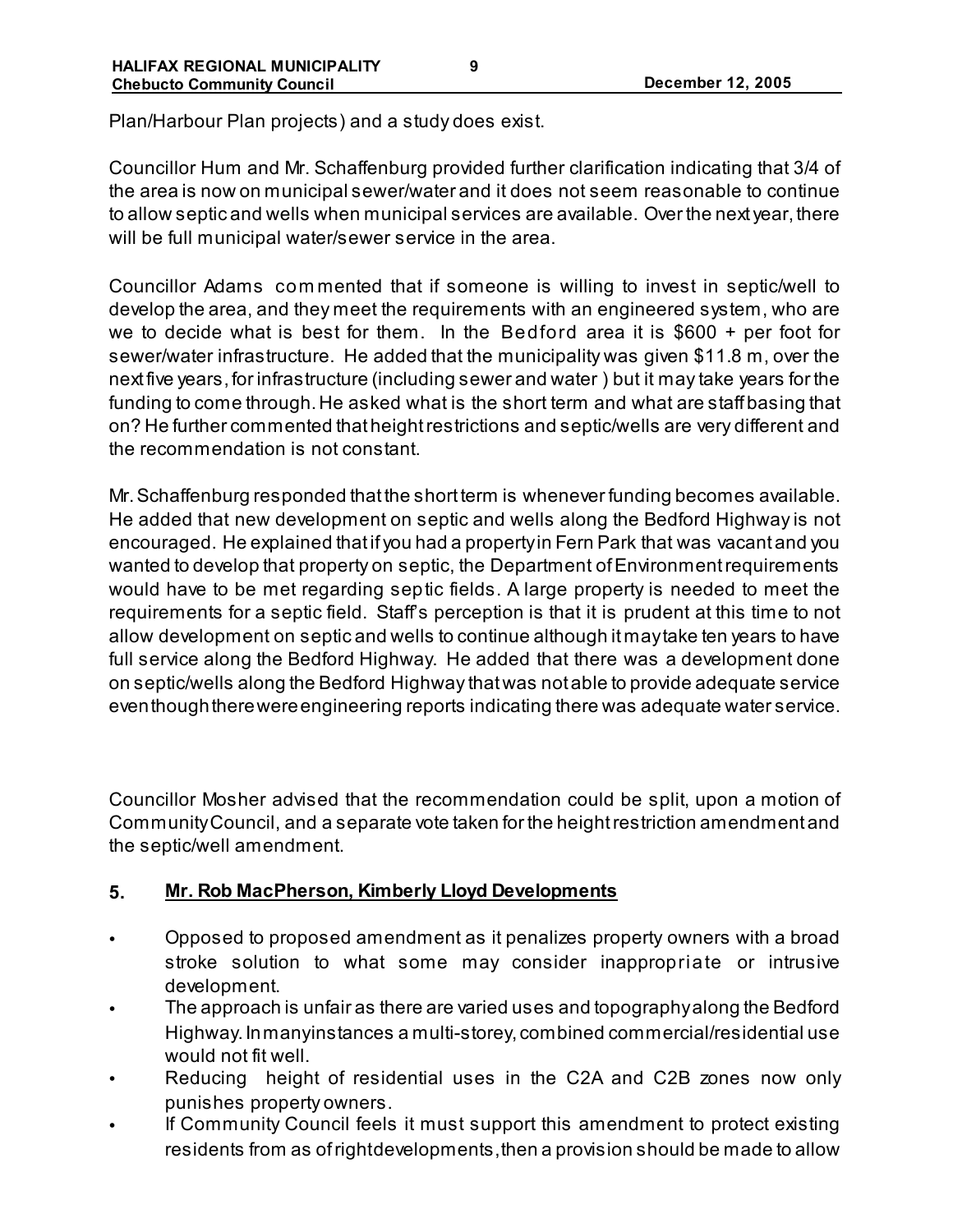residential uses in the C2A/C2B zones to exceed the 35' height restriction by way of a development agreement. Or, amendments be made to the policy to enable a developm ent agreement. This would provide some level of fairness to landowners to develop projects that are compatible to adjacent uses and existing topography.

### **6. Mr. Jim O'Conner, Rockingham area**

• In favour of reducing height from 50' to 35' however, there is a lot of investment in residential properties along the Bedford Highway and where there is a higher density, he would like to see less than 35' cons idered (perhaps 20') and no development agreements. Specifically around the Wedgewood area as all those homes were built for the views.

Councillor Mosher gave the third and final call for anyone wishing to speak. There being no further speakers it was **MOVED BY Councillor Adams, seconded by Deputy Mayor Walker that the public hearing be closed. MOTION PUT AND PASSED UNANIMOUSLY.**

**MOVED BY Councillor Hum, seconded by Deputy Mayor Walker that Chebucto Community Council approve the proposed amendments to the Mainland Area of the Halifax Land Use By-Law as contained in Attachment "A" of the Supplemental Report dated October 20, 2005 to limit the height of residential buildings in the C-2A and C-2B Zones to 35 feet; and to repeal the provision allowing development on septic and wells along the Bedford Highway.** 

Councillor Adams requested clarification on what could be developed on these properties now and also inquired what prompted the amendments. Mr. Schaffenburg responded that most of the properties have a height limit of 35' with the exception of R3 and R4 zoned properties which are unaffected and untouched by this amendment. The C2B and C2A zones are affected (as they allow R3 uses) and now have a maximum of 50' height. The amendmentwas prompted by a question from Councillor Hum regarding concerns with as of right development along the Bedford Highway. Staff explored the is sue and because of the Harbour Plan/Regional Plan it was thought best to bring forward this policy. He added that he was uncertain as to how many properties this amendment would affect.

Councillor Adams commented that this amendment would be taking away something that was understood to be there as part of the zoning and s om e individuals will be penalized if this amendment goes through. He added that he is not comfortable with the restriction on wells/septic and therefore would not be supporting the motion.

Councillor Hum explained that the amendments are a result of a townhall meeting where a number of residents brought forward concerns in regard to the height of developments, continued rapid development, traffic congestion and the impact to existing property owners in regard to development along the Bedford Highway. Those concerns were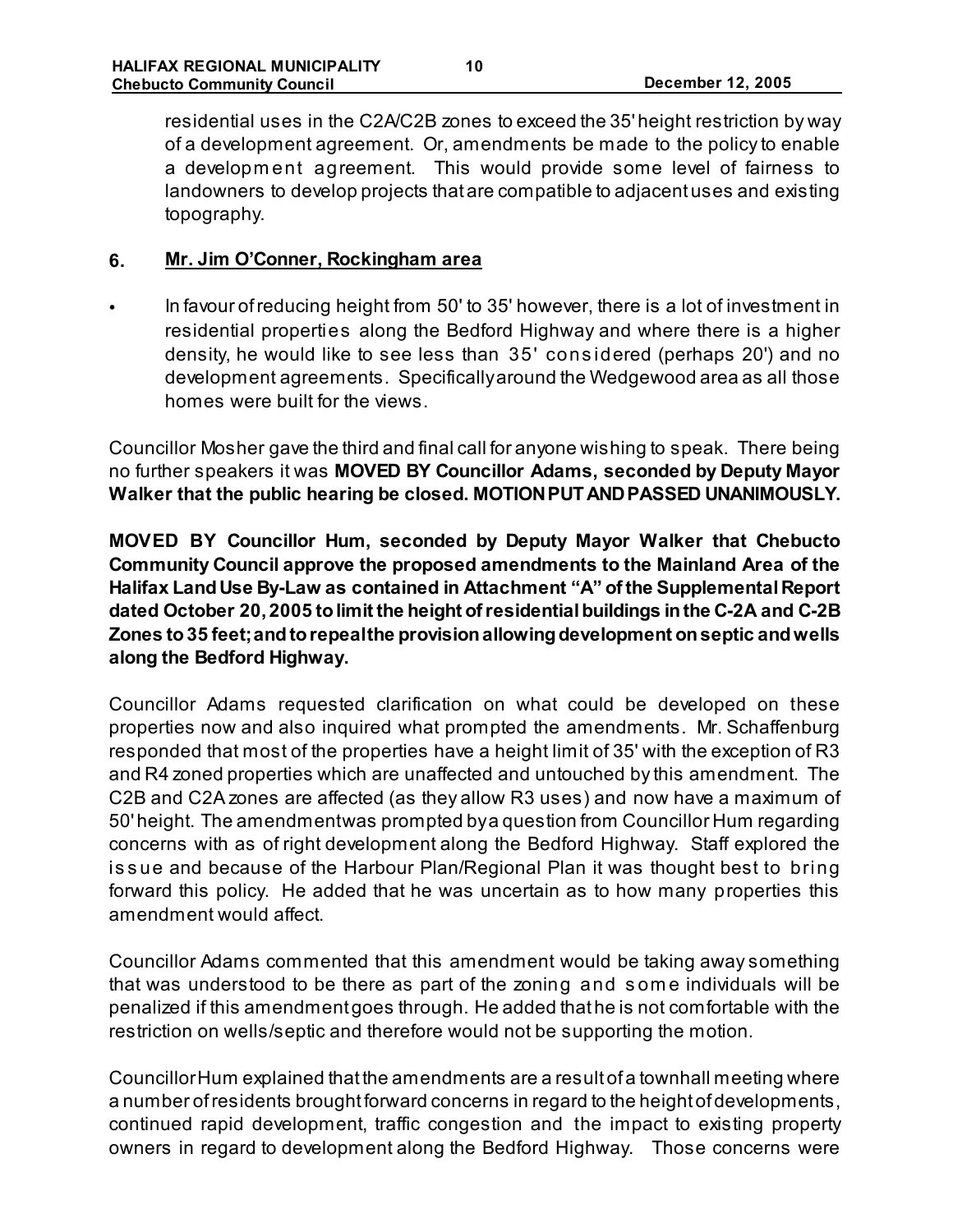forwarded to the Planning & Development Department. Chebucto Community Council requested a report on as of right development along the Bedford Highway. She further explained that some of the homes are heritage properties and their views are now totally blocked and a number of residential homes have had a negative impact due to ongoing development. In discussions with staff, it became apparent that planning staff were interpreting the height as 50' as the LUB indicate that C2A and C2B zones are compatible with R3. This amendment will make the policy more clear.

Deputy Mayor Walker commented that these amendments came about due to two condo buildings that were built on the Bedford Highway, as of right, and the residents wanted to know how the buildings could be built there as they did not want any development on that land. He added that you cannot say no to development but you can limit the height to 35'. At same time we threw in the septic and wells as there was a problem with a previous development that had problems with septic/wells. He added he supports this motion as he heard the resident's comments.

Councillor Hum clarified that if a Developer would like to bring forward an extension of the sewer and water they may do so.

Councillor Adams suggested that the matter be referred to staff for clarification on how the 35' height is measured as well as further information on the issue of whether or not there would be compensation for landowners who would be negatively affected by these amendments.

Councillor Mosher, Chair, agreed that more information would be appreciated and she supports the deferral.

Councillor Hum advised that she does not support a deferral as this matter has been ongoing for a long time and needs to be addressed. She added that as to the issue of compensation, existing landowners have not been compensated for the devaluing of their property.

Councillor Mosher requested Deputy Mayor Walker assume the Chair at this time in order for her to provide comment on the issue. Deputy Mayor Walker took the Chair at 8:00 pm.

**MOVED BY Councillor Adams, seconded by Councillor Mosher that the matter be referred to staff for clarification on how the 35' height is measured as well as further information on the issue of whether or not there would be compensation for landowners who would be negatively affected by these amendments. A staff report is requested for the January 9, 2006 meeting.** 

Councillor Mosher commented that many are negatively impacted by development, trees being cut down for example, and there is no compensation. She requested a legal opinion from the Municipal Solicitor. Ms. Brown, Municipal Solicitor, commented that

**11**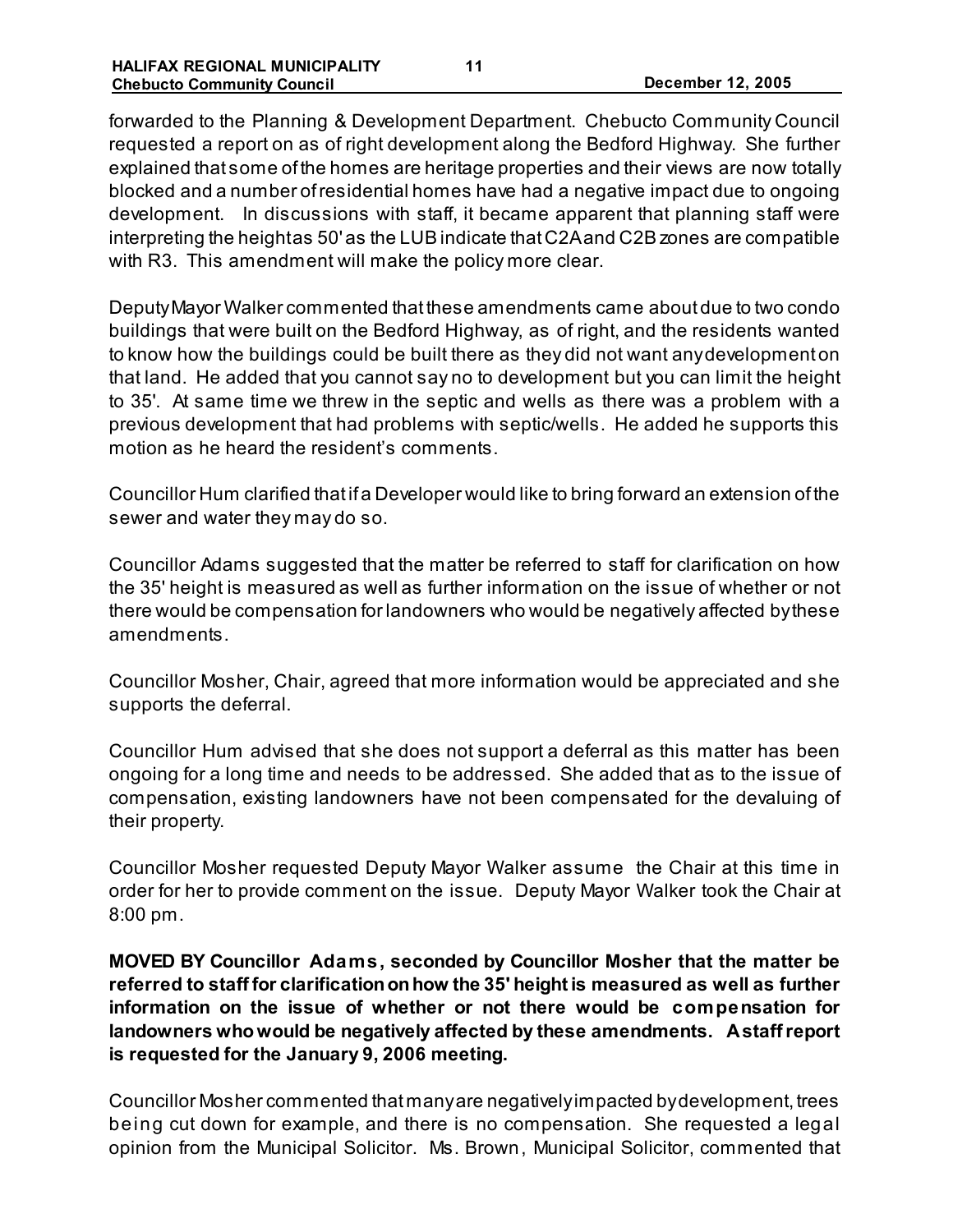there is an opportunity for everyone to speak whether they believe the development will negatively impact them or not. There is also the opportunity for an aggrieved person to appeal a decision (of Community Council) to the UARB (Utility and Review Board) with respect to an amendment to the LUB (Land Use By-Law) and that procedure is in the MGA (Municipal Government Act). The amendment to the LUB must be reasonably consistent with the MPS (Municipal Planning Strategy). Community Council is also able to request further information from staff and legal services.

Councillor Mosher indicated that she would reluctantly go along with the motion but would prefer a deferral for one month to obtain more information from engineering services regarding why no development on septic systems at this location. She added that Purcell's Cove has restrictions on septic systems and has holding zones. A legal opinion from the Municipal Solicitor would be helpful as well. She further added that this was not a clear public hearing.

Without a vote being taken on the motion to defer, Councillor Mosher resumed the Chair at 8:04 pm and the **MOTION TO DEFER WAS LOST**.

In response to Councillor Hum, Mr. Schaffenburg clarified that if the amendments, as presented in the staff report, are approved, and there is a lot on the Bedford Highway not serviced by municipal water and sewer, a new home is not permitted to be built on septic/wells at that location along the Bedford Highway. He further added that the area affected by the restriction is quite a small area. In regard to the height restriction, he added that each individual property has to be judged on its own as it is difficult to say the exact height of a building permitted for a particular property without more information regarding the topography.

In response to Deputy Mayor Walker, Mr. Schaffenburg indicated on the map that water is at the Glenmount area now and will be brought to Fern Park in the next fiscal year. Fern Avenue now has municipal water to the transfer station.

Councillor Hum added that the area affected by the no development on septic/wells is really quite small and there are partnerships with developers who are paying to continue the water service along the Bedford Highway. A Commercial property owner can bring water up to his property line which will ensure future development. could hook up.

**MOVED BY Councillor Hum, seconded by Deputy Mayor Walker that Chebucto Community Council approve the proposed amendments to the Mainland Area of the Halifax Land Use By-Law as contained in Attachment "A" of the Supplemental Report dated October 20, 2005 to limit the height of residential buildings in the C-2A and C-2B Zones to 35 feet; and to repeal the provision allowing development on septic and wells along the Bedford Highway. MOTION PUT AND PASSED.** (Councillor Adams voted against the amendment).

### **9. CORRESPONDENCE, PETITIONS AND DELEGATIONS**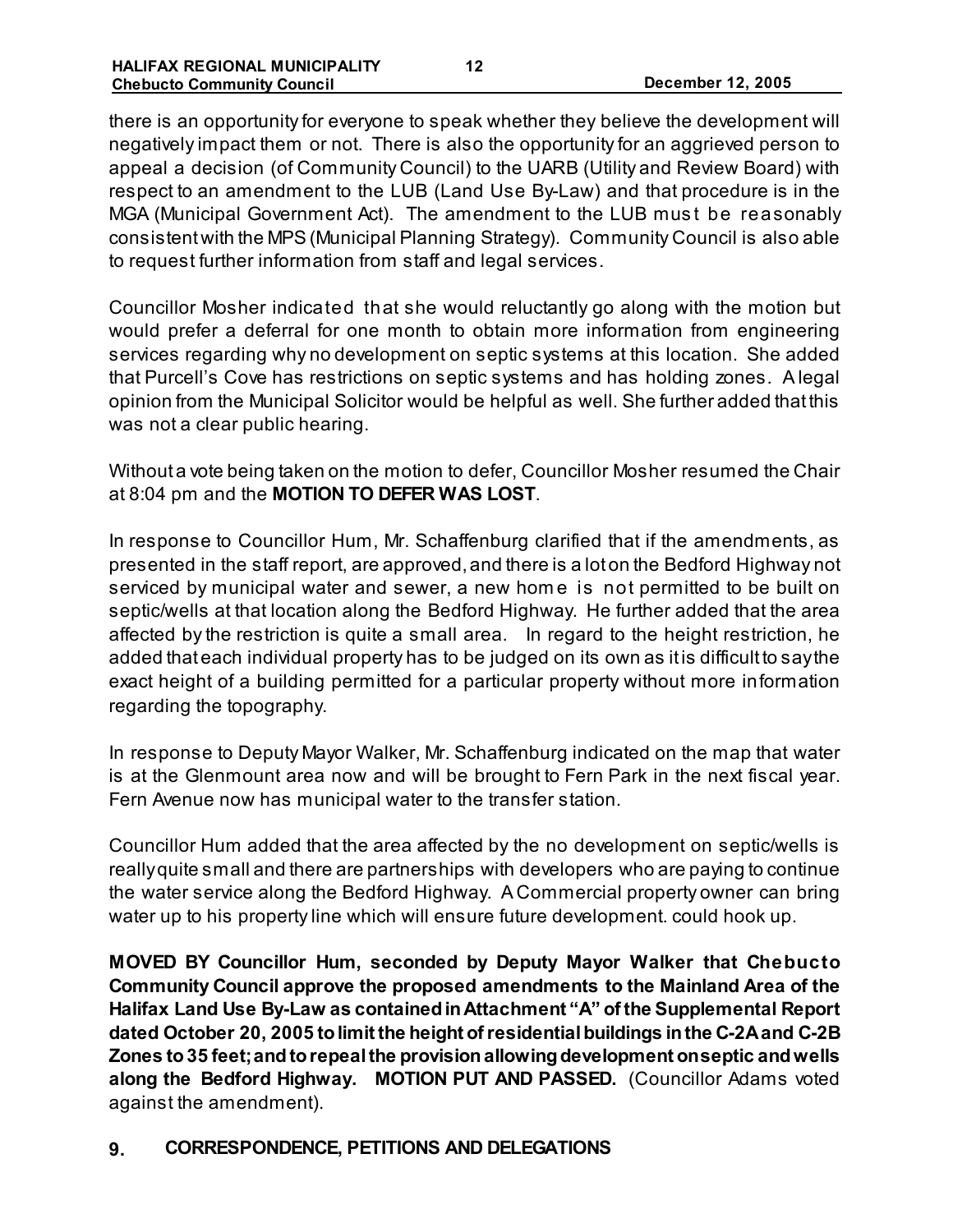- 9.1 Correspondence None
- 9.2 Petitions None
- 9.3 Delegations None
- **10. REPORTS**

# **10.1.1 Project 00718: Herring Cove Road Community Planning and Streetscape Project**

- An Information Report dated December 2, 2005 was before Community Council.
- A copy of the EKISTICS Herring Cove Road Community Development & Streetscape Planning Project dated July 13, 2005 was before Community Council.

Mr. Richard Harvey, Planner, presented the report. He advised that acceptance of the report does not commit Community Council to undertake any of the proposals contained within as it is a conceptual document devoted towards improving the character and functionality of the community area.

Councillor Adams added that the projects indicated in the report/study are also subject to budget availability.

Mr. Harvey indicated that some initiatives are already underway such as the installation of street benches and other amenities initiated through HRM's streetscape program.

### **10.1.2 Petition - Kearney Lake Road**

*•* An Information Report dated November 30, 2005 was before Community Council.

Councillor Hum advised that she had filed the petition not Councillor Wile as is indicated in the Information Report. No further action required.

- **11. MOTIONS** None.
- **12. ADDED ITEMS**

### **12.1 Chebucto Community Council 2006 Meeting Schedule**

**MOVED BY Councillor Adams, seconded by Deputy Mayor Walker that the Chebucto Community Council 2006 meeting schedule be approved as presented. MOTION PUT AND PASSED.** 

The 2006 meeting dates are: January 9, February 6, March 6, April 3, May 1, June 5, July 3 (if required), (no meeting in August) September 11, October 2, November 6 and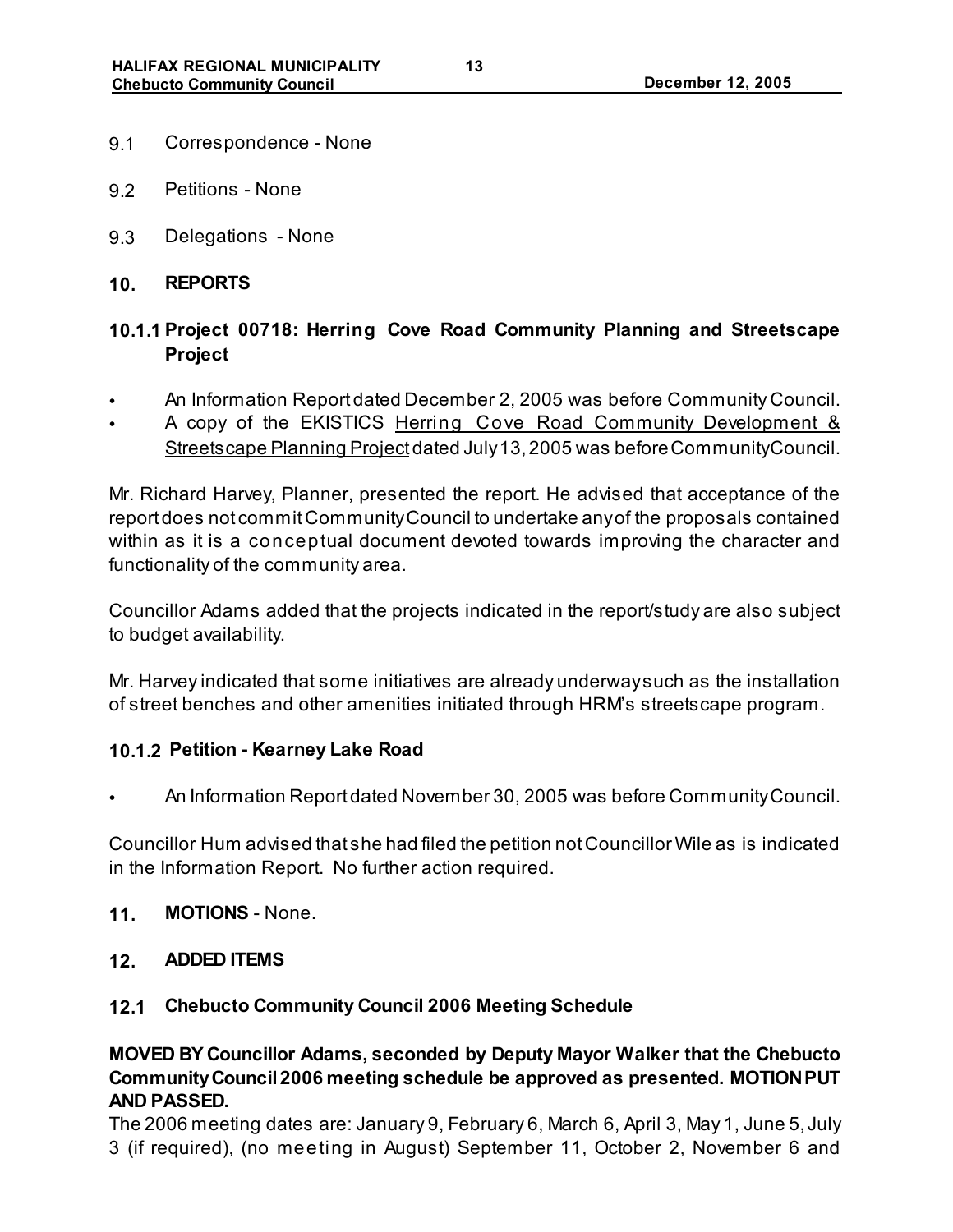December 4.

## **13. NOTICES OF MOTION -** None

## **14. PUBLIC PARTICIPATION**

### **1. Marjorie Willison, Spryfield**

Ms. Willison advised that there is a new initiative by the Board of the Captain William Spry Centre (Spryfield). The program is **Healthy Housing - Healthy Community.** The program is to raise public awareness of the link between urban design (building environment) and the health and well being of the public. She outlined the following:

- 1. Urban design based on car reliance is contributing to obesity and lack of exercise. Providing housing/development designs with a multitude of routes for pedestrians and cyclists to reach a variety of destinations would make it easier for people to walk or cycle and reduce incidents of obesity.
- 2. Link between teenage depression and isolation of those teenagers who live in communities with "low-walkability" and lack of transportation at a critical stage in their development when they should be getting out and getting involved/to know their community.
- 3. Social support network: width of streets narrow streets make it easier to know your neighbours, house fronts set closer to the sidewalk make it easier to converse with people, size of lots/mixture of housing for different ages, income levels and family types, mix of uses all contribute to CONVIVIALITY and sense of connection with neighbours.
- 4. Purpose of the project is to explore these links with local residents/city planners/developers to look at ways to incorporate these considerations in the planning approval process when evaluating housing developments and community design to ensure healthier communities.
- She advised that Kate Thompson has been hired, (a planner who has worked on this type of planning issue).
- January to April 2006 there will be small group discussion in Spryfield and area to raise awareness of this project.
- Goal is to then try to use this tool to encourage planners/developers to use these considerations in the planning approval process.
- Potentially this will benefit all areas in HRM.

Councillor Mosher requested Regional Planning staff meet/discuss with Ms. Williison on this matter. Deputy Mayor Walker advised that Draft #2 of the Regional Plan is available on line.

## **15. ELECTION OF CHAIR**